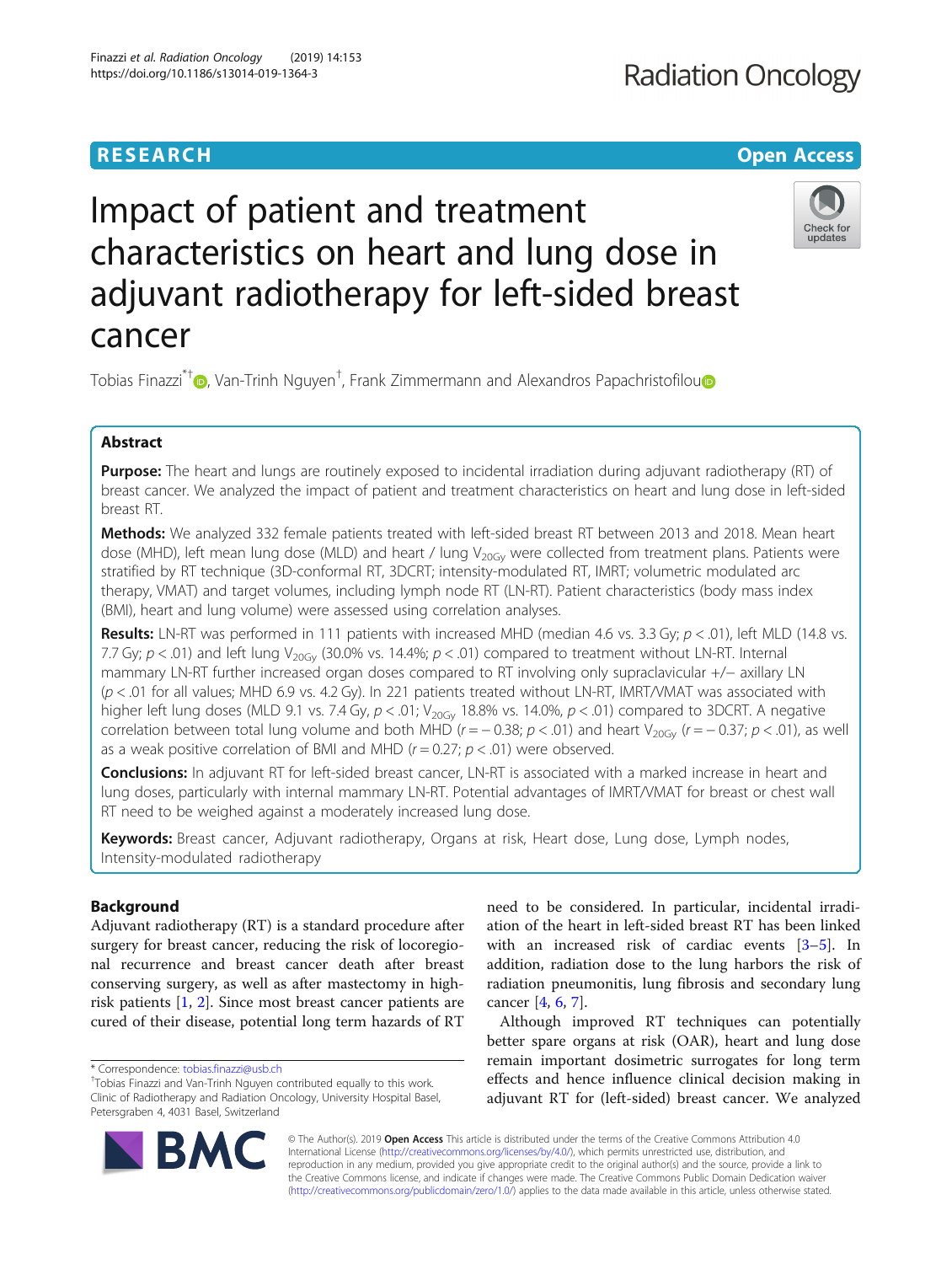the impact of patient and treatment characteristics on heart and lung dose in a contemporary cohort of patients treated with left-sided breast RT, aiming to better quantify potential relationships and allow for a more refined consideration of these factors in clinical practice.

### Materials and methods

We retrospectively identified female patients treated with adjuvant RT for left-sided breast cancer (including ductal and lobular carcinoma in situ) in our institution between 1st April 2013 and 31st August 2018. Exclusion criteria were previous irradiation of the left breast, indications other than adjuvant (e.g. palliative) RT, partial breast irradiation, uncommon fractionation (single doses other than 1.8–2.67 Gy), and documented refusal of data collection for scientific purposes. This analysis was approved by the Ethics Committee Northwest and Central Switzerland (EKNZ).

Data on patient and treatment characteristics were collected from electronic medical records in MOSAIQ® (Elekta, Stockholm, Sweden) and ISMed© (ProtecData AG, Boswil, Switzerland). For each patient, size and weight were noted for calculation of the body mass index (BMI;  $\text{kg/m}^2$ ). Individual heart and lung volumes (cm<sup>3</sup>) were documented from planning computed tomography (CT) data in stored RT plans. Treatment details were collected for each patient; this included RT technique, target volume and dose fractionation. Patients were generally treated in supine position with both arms above the head. Noted RT techniques were 3-dimensional conformal radiation therapy (3DCRT), intensity-modulated radiation therapy (IMRT), and volumetric modulated arc therapy (VMAT). When regional lymph nodes (LN) were irradiated, regions were noted separately as axillary, supraclavicular and internal mammary nodes (IMN), with axillary and supraclavicular LN typically representing levels 1–3 and level 4, respectively, according to ESTRO consensus guideline, and the IMN extending caudally to the  $4th - 5th$  rib  $[8]$ .

For each patient, radiation dose to the heart and lung was collected from RT plans. Noted parameters, based on literature [\[3](#page-6-0), [4](#page-6-0), [6,](#page-6-0) [9\]](#page-6-0) and feasibility of collection for all patients, were mean heart dose (MHD; Gy), left mean lung dose (MLD; Gy), as well as  $V_{20\text{Gy}}$  (%) of the heart and left lung. In case of multiple RT plans, e.g. when LN regions were treated to a lower dose than the breast or chest wall, doses were collected from sum plans or summed up manually. In case of hypofractionated RT, due to the lower nominal prescription dose, MHD and left MLD were adjusted to a total dose of 50 Gy for the purpose of comparative analysis, and the  $V_{16Gy}$  was documented as a physical dose equivalent (40% of prescribed dose) to  $V_{20\text{Gy}}$  in conventional fractionation. Boost plans to the tumor bed were ignored for this study.

Statistical analysis was performed using RStudio v1.1.456 (Boston, USA). Group comparisons were performed to analyze heart and lung doses for different RT techniques and target volumes, using two-tailed t-test and Wilcoxon rank sum test. The relationship between patient characteristics (BMI, heart and total lung volume) and radiation exposure of the heart and lung was assessed using Spearman's rank correlation coefficient. A p-value < .05 was considered to be statistically significant.

## Results

## Treatment characteristics

A total of 332 female patients treated with left-sided breast RT were eligible for analysis. Median age at time of RT was 59 years (range, [28–91]). Patients received a median dose of 50 Gy to the breast after breast-conserving surgery ( $n = 272$ ), or to the chest wall after mastectomy ( $n = 60$ ). Fractionation schemes were 50 Gy in 25 fractions ( $n = 119$ ), 50.4 Gy in 28 fractions ( $n = 101$ ), and 39.9 Gy in 15 fractions ( $n = 112$ ). Irradiation of regional LN was performed in 33% of cases  $(n = 111)$ , most commonly (80%) delivered with single doses of 1.8 Gy to a total dose of 45–50.4 Gy.

Main treatment characteristics are summarized in Fig. [1](#page-2-0). Overall, two-third (67%) of patients were treated with 3DCRT ( $n = 223$ ), whereas one third (33%) received IMRT  $(n = 29)$  or VMAT  $(n = 80)$ . As indicated in Fig. [1,](#page-2-0) regional LN-RT more often involved usage of IMRT/VMAT compared to cases without LN-RT (IMRT/VMAT in 55.9% vs. 21.3% of cases, respectively). When regional LN were treated, target volumes included the axillary LN (66.7%), supraclavicular LN (88.3%), and IMN (18.9%), either exclusively or in combination.

Institutional time trends for delivery of left-sided breast radiotherapy are presented in Table [1](#page-2-0). The rate of patients receiving LN-RT increased over time, with 25.0% of patients receiving LN-RT in 2013–2014, compared to 37.5% in 2015–2018. For the whole cohort, usage of IMRT/VMAT also increased during the observation period, with an overall IMRT/VMAT rate of 5.6% in 2013–2014, compared to 46.0% in 2015–2018.

#### Impact of patient characteristics on heart and lung dose

Patient characteristics, as well as heart and lung doses for the whole cohort, are summarized in Table [2.](#page-3-0) Median heart and total lung volumes were  $495.6 \text{ cm}^3$  (range, [271.6–1031.7]) and 2738.6 cm<sup>3</sup> (range, [1591.3–5544.5]), respectively. Patient size and weight were available in 318 cases, resulting in a median BMI of  $25.3 \text{ kg/m}^2$  (range, [16.3–54.7]). For the whole cohort of 332 patients, MHD and heart  $V_{20Gy}$  were a median of 3.7 Gy and 3.1%, respectively. Left lung mean dose and  $V_{20\text{Gy}}$  were a median of 9.1 Gy and 18.1%.

Overall, no strong correlation between patient anatomy and heart or lung dose was observed. Dose exposure of the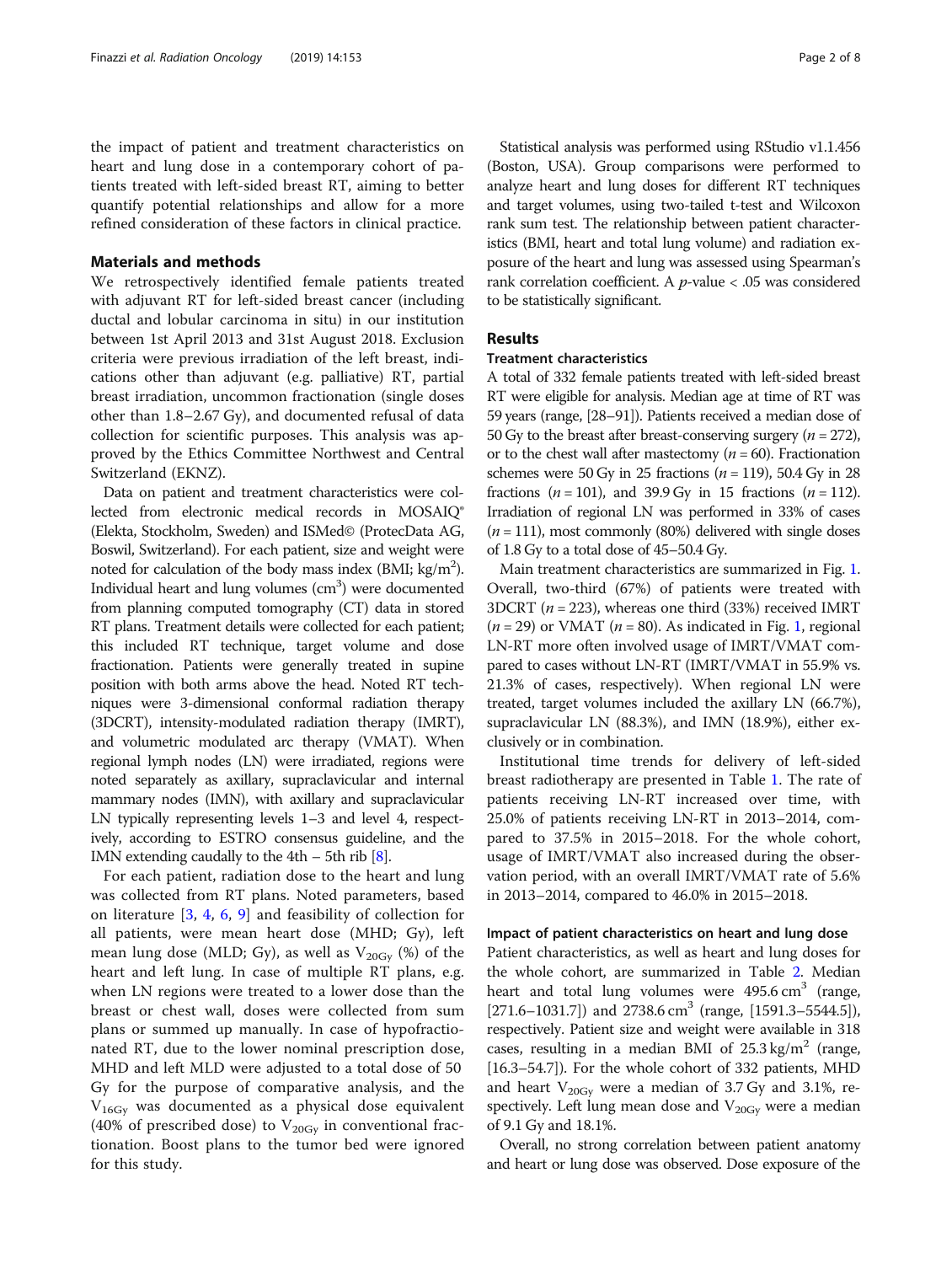<span id="page-2-0"></span>

left lung (MLD,  $V_{20\text{Gv}}$ ) was not shown to be related to BMI, heart or lung volume. However, correlation analysis revealed a weak to moderate negative association between total lung volume and both MHD  $(r = -0.38; p < .01;$ shown in Fig. [2](#page-3-0)) and heart  $V_{20\text{Gy}}$  ( $r = -0.37$ ;  $p < .01$ ). This negative correlation was also seen in a separate analysis of patients with and without LN-RT, with similar effect size  $(r = -0.36 \text{ to } -0.41; p < .01)$ . In addition, a weak positive correlation of BMI and MHD  $(r = 0.27; p < .01)$  was observed. This was verified separately for cases without LN-RT ( $r = 0.34$ ;  $p < .01$ ), although no such correlation was seen when LN-RT was performed ( $r = 0.15$ ;  $p = 0.12$ ).

## Impact of treatment characteristics on heart and lung dose

Box-and-whisker plots in Fig. [3](#page-4-0) illustrate the impact of regional LN irradiation on OAR dose. Regional LN-RT significantly increased MHD (median 4.6 vs. 3.3 Gy;  $p < .01$ ), left MLD (14.8 vs. 7.7 Gy;  $p < .01$ ) and V<sub>20Gy</sub> of the left lung (30.0% vs. 14.4%;  $p < .01$ ), with a trend for

increased heart  $V_{20\text{Gy}}$  (4.0% vs. 3.0%;  $p = .06$ ), compared to RT of the breast or chest wall without LN-RT. In particular, RT involving the IMN further increased heart dose compared to RT involving only the supraclavicular +/− axillary LN (median MHD 6.9 vs. 4.2 Gy, p < .01; heart  $V_{20\text{Gv}}$  8.0% vs. 3.0%,  $p < .01$ ). Radiation dose to the lung was also higher when IMN-RT was performed, compared to treatment of only the supraclavicular +/− axillary LN (left MLD 16.9 vs. 14.5 Gy,  $p < .01$ ; left lung  $V_{20\text{Gv}}$  33.0% vs. 30.0%,  $p < .01$ ).

Overall, patients treated with IMRT or VMAT exhibited a higher MHD (median 4.5 vs.  $3.3 \text{ Gy}$ ;  $p < .01$ ), left MLD (13.6 vs. 8.1 Gy;  $p < .01$ ) and V<sub>20Gy</sub> of the left lung (26.4%) vs 15.7%,  $p < .01$ ) compared to 3DCRT. A subgroup analysis of patients treated without LN-RT ( $n = 221$ ) was performed. As illustrated in Fig. [4](#page-5-0), a moderate increase with IMRT/VMAT compared to 3DCRT remained for left MLD (median 9.1 vs 7.4 Gy;  $p < .01$ ) and V<sub>20Gy</sub> of the left lung (18.8% vs 14.0%;  $p < .01$ ), whereas no difference in heart doses was observed.

| Table 1 Institutional time trends for left-sided breast radiotherapy |
|----------------------------------------------------------------------|
|----------------------------------------------------------------------|

|                       |                                       | 2013-2014 | 2015-2016 | 2017-2018 |
|-----------------------|---------------------------------------|-----------|-----------|-----------|
| Patients              |                                       | 108       | 131       | 93        |
| Rate of LN-RT         |                                       | 25.0%     | 35.1%     | 40.9%     |
| Rate of IMRT/VMAT use | Total $(n = 332)$                     | 5.6%      | 21.4%     | 80.7%     |
|                       | Treatment with LN-RT $(n = 111)$      | 22.2%     | 43.5%     | 94.7%     |
|                       | Treatment without LN-RT ( $n = 221$ ) | $0.0\%$   | 9.4%      | 70.9%     |

Institutional time trends observed for delivery of left-sided breast radiotherapy. A marked increase in both regional LN-RT, and the use of IMRT/VMAT, was observed during the period of our study. Although mostly used for treatments involving regional LN-RT, IMRT/VMAT also became a common delivery technique for left-sided breast or chest wall RT, due to presumed benefits for dose homogeneity and conformity

Abbreviations: LN-RT lymph node radiotherapy; IMRT intensity-modulated radiation therapy; VMA, volumetric modulated arc therapy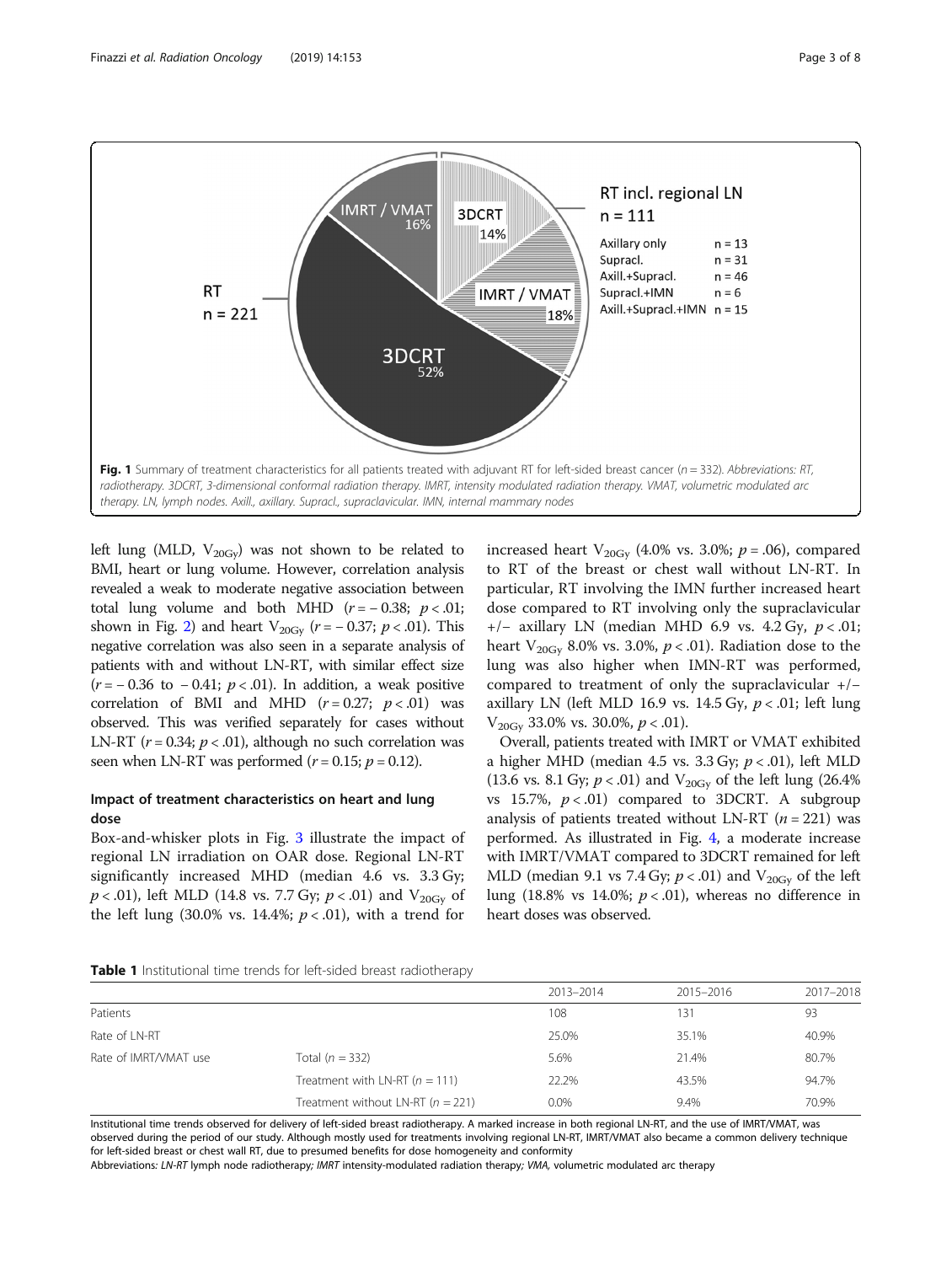### <span id="page-3-0"></span>Table 2 Patient characteristics and organ at risk doses

|                             |                             | Median                   | Min                    | 5th percentile         | 95th percentile        | Max                    |
|-----------------------------|-----------------------------|--------------------------|------------------------|------------------------|------------------------|------------------------|
| Age at time of radiotherapy |                             | 59                       | 28                     | 39                     | 80                     | 91                     |
| Patient anatomy             |                             |                          |                        |                        |                        |                        |
|                             | Heart volume                | 495.6 $cm3$              | $271.6 \text{ cm}^3$   | 353.6 $cm3$            | $696.9 \text{ cm}^3$   | 1031.7 $cm3$           |
|                             | Lung volume                 | $2738.6$ cm <sup>3</sup> | 1591.3 $cm3$           | 1991.5 $cm3$           | 4155.6 cm <sup>3</sup> | 5544.5 cm <sup>3</sup> |
|                             | Body mass index             | $25.3 \text{ kg/m}^2$    | 16.3 kg/m <sup>2</sup> | 19.1 kg/m <sup>2</sup> | 36.5 kg/m <sup>2</sup> | 54.7 kg/m <sup>2</sup> |
| Organ at risk doses         |                             |                          |                        |                        |                        |                        |
|                             | Heart mean dose (Gy)        | $3.7 \text{ Gy}$         | $0.4\,\mathrm{Gy}$     | $1.1$ Gy               | 7.4 Gy                 | 14.8 Gy                |
|                             | Heart $V_{20\text{Gv}}$ (%) | 3.1%                     | $0.0\%$                | $0.0\%$                | 10.3%                  | 39.0%                  |
|                             | Left lung mean dose (Gy)    | 9.1 Gy                   | $1.0 \text{ Gy}$       | 4.5 Gv                 | 17.4 Gy                | 19.6 Gv                |
|                             | Left lung $V_{20Gy}$ (%)    | 18.1%                    | $0.0\%$                | 7.4%                   | 37.0%                  | 49.6%                  |

Summary of patient characteristics and organ at risk doses for all patients treated with adjuvant radiotherapy for left-sided breast cancer ( $n = 332$ )

## Discussion

We report on the impact of patient and treatment characteristics on heart and lung dose in a contemporary cohort of patients treated with left-sided breast RT. In summary, our results show that regional LN irradiation, and particularly RT of internal mammary LN, significantly increases heart and lung dose. Use of IMRT/VMAT moderately increases dose exposure of the left lung in RT of the breast or chest wall, whereas no strong correlation between patient anatomy and heart or lung dose was seen.

The observation of a higher heart and lung dose when treating the regional LN is not surprising. However, studies analyzing the magnitude of increase in contemporary clinical practice are limited. The clinical significance of accurately assessing this correlation stems from a more favorable view of regional LN-RT in many centers as well as clinical guidelines [\[10](#page-6-0)–[12\]](#page-6-0), following demonstration of improved outcomes in randomized trials [[13](#page-6-0)–[15\]](#page-6-0).

The role of (left-sided) IMN-RT is particularly debated, mainly due to concerns about heart doses. In a randomized trial using 2-dimensional RT techniques,

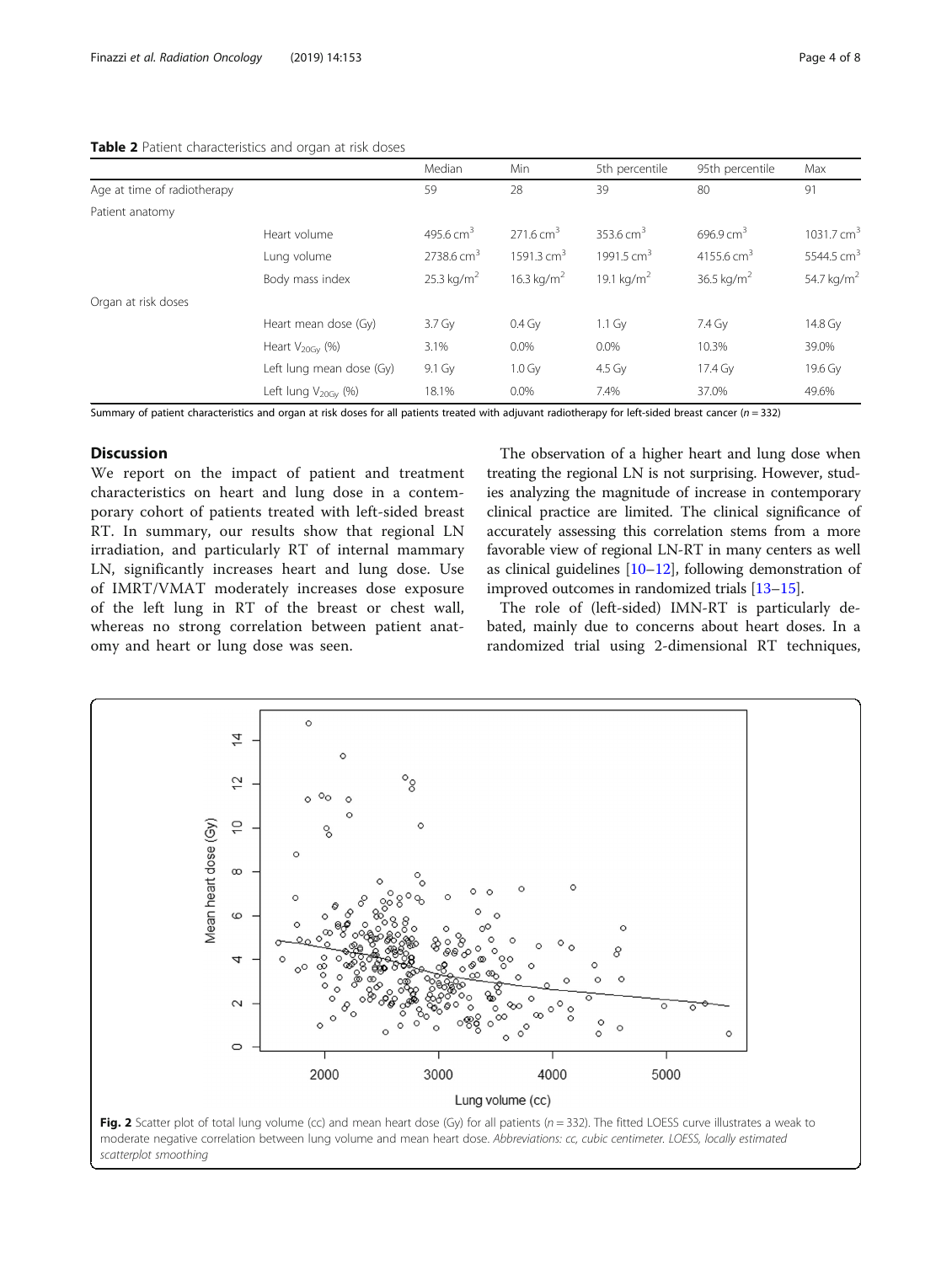<span id="page-4-0"></span>

IMN-RT did not improve overall survival (OS), although a corresponding trend was observed [\[15](#page-6-0), [16](#page-6-0)]. More recently, a prospective cohort study demonstrated increased OS for node-positive patients treated with IMN-RT [[17\]](#page-6-0). In our cohort, patients treated with IMN-RT exhibited the highest heart and lung doses, with an average MHD of 8.3 Gy. This is almost identical to an average MHD of 8.4 Gy reported for left-sided IMN-RT in a systematic review [\[18\]](#page-7-0). Notably, our median MHD was lower than the mean, reflecting an observation of excessive doses in some cases with LN-RT (Fig. 3). In modern breast RT, the rate ratio (RR) of cardiac mortality has been estimated to increase by  $0.04$  per Gy MHD [\[4\]](#page-6-0). In our cohort, IMN-RT would therefore be associated with a RR

of 1.33 of age-dependent cardiac mortality, compared to 1.18 when treating only the supraclavicular +/− axillary LN. These presumed risks of IMN-RT can be weighed against an absolute 8-year OS benefit of 3.7% in the aforementioned cohort study, which notably observed an equal number of cardiac deaths in patients receiving LN-RT with and without IMN-RT [\[17\]](#page-6-0). Contrary to some reports [\[19](#page-7-0), [20\]](#page-7-0), when excluding all types of LN-RT, we did not see an increase in MHD when IMRT or VMAT was used to treat the breast or chest wall. This may be a consequence of inverse treatment planning with priority given to heart sparing in left-sided breast radiotherapy, although lung doses should also be critically evaluted in treatment planning.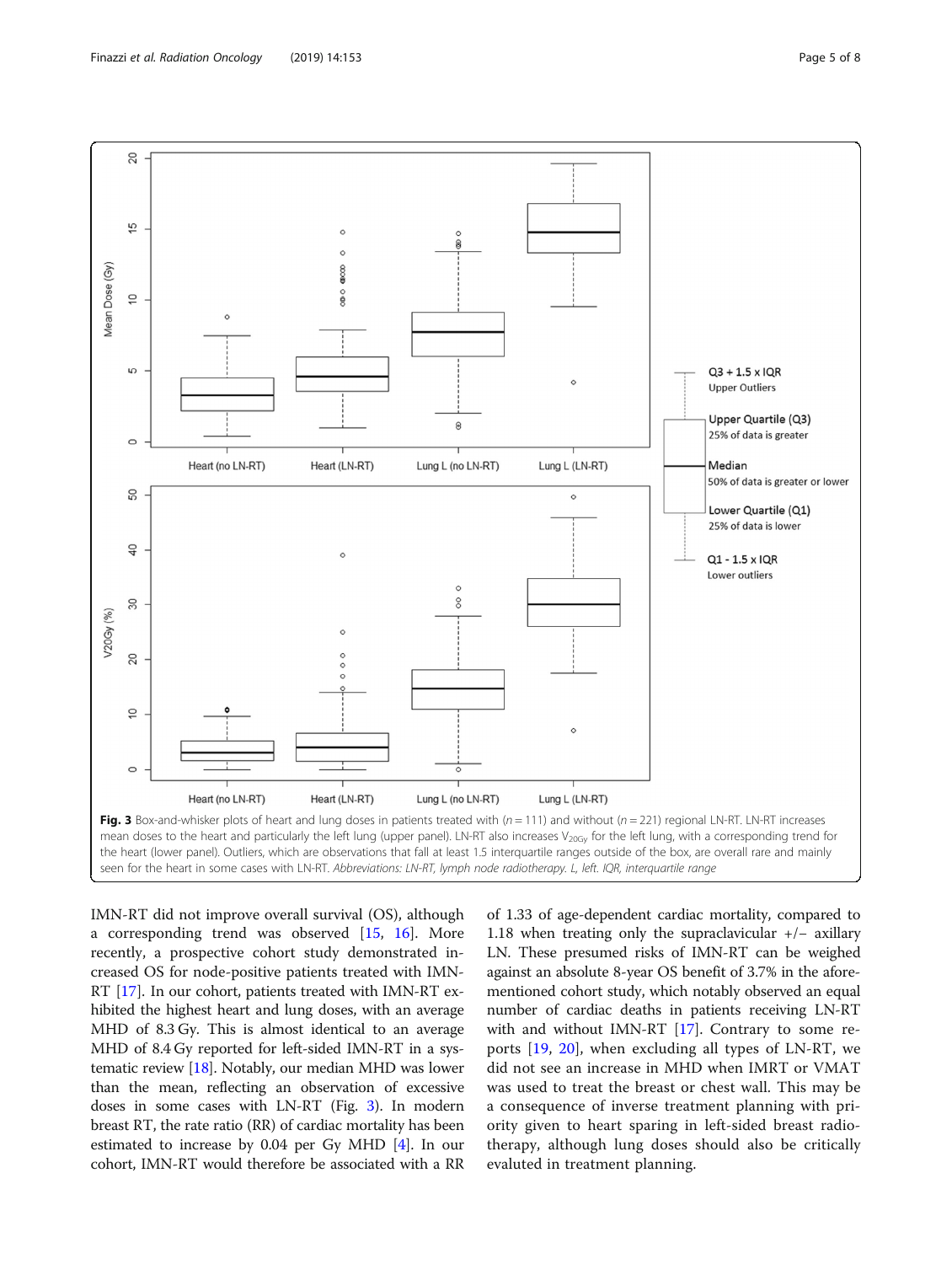<span id="page-5-0"></span>

We observed a remarkable difference in lung doses, with regional LN-RT doubling both MLD and  $V_{20Gy}$  of the left lung. Previous analyses have shown a significant impact of regional LN-RT, as well as IMRT use, on lung doses [[7](#page-6-0)]. Considering the known risk of secondary lung cancer, as well as cardiac mortality, smoking cessation should be considered a necessity for these patients [\[4](#page-6-0)]. For patients receiving RT only to the breast or chest wall, the use of IMRT/VMAT was associated with a moderate increase in lung doses in our cohort. This may be explained by patient selection, since IMRT/VMAT was often used in challenging cases for which tangential fields were deemed unsuitable, such as large breasts or patients with a sunken chest (pectus excavatum). Still, when considering use of intensity-modulated RT techniques, a presumed benefit in dose homogeneity, conformity and target coverage needs to be weighed against potentially increased low-dose exposure, as well as workload and costs, on an individual basis [\[21,](#page-7-0) [22\]](#page-7-0). Similarly, factors affecting cosmesis and quality of life, such as lymphedema, as well as the more short-term risk of radiation pneumonitis, may outweigh the risk of late effects in RT planning, depending on patient age and comorbidities [\[21,](#page-7-0) [23\]](#page-7-0). Future studies will therefore need to systematically address long-term outcomes to assess the true benefits of different delivery techniques used for breast RT. Besides systematic recording of cardiac and pulmonary events, this includes evaluating the role of unintended lymph node irradiation with 3DCRT compared to IMRT/VMAT, as well as cosmesis and lymphedema-related issues.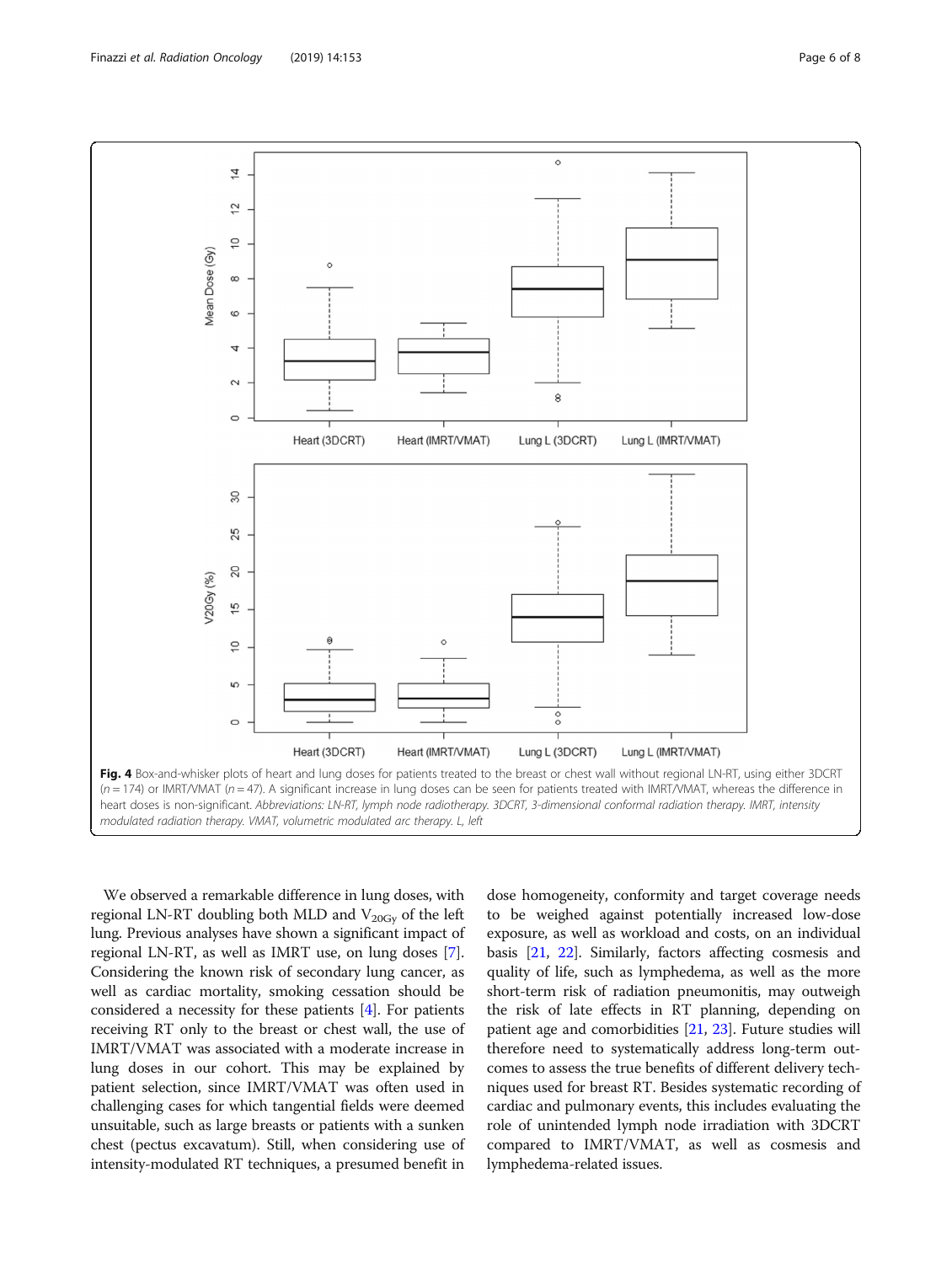<span id="page-6-0"></span>While we analyzed dosimetric parameters that are commonly used in clinical practice, it is important to note that their role as clinical predictors of toxicity is still a matter of ongoing debate. A case-control study of women who received breast RT between 1958 and 2001 found that the rate of major coronary events increased linearly with the MHD by 7.4% per gray, although heart doses were estimated retrospectively [3]. In contrast, more recent results indicate that the absolute cardiac risk after (left-sided) breast RT is likely much more modest using modern techniques [4, 5, [19](#page-7-0), [24](#page-7-0)–[26\]](#page-7-0), and the rates of radiation pneumonitis and pulmonary fibrosis are still low when regional LN-RT is performed [13, 14].

To better estimate particularly the risk for cardiac late effects, standardized contouring of cardiac substructures has been proposed to improve consistency and precision of dose reporting [[27,](#page-7-0) [28](#page-7-0)]. However, this has not found widespread clinical adoption, and dose to all cardiac segments should be minimized [[29\]](#page-7-0). More effort has therefore been focused on reducing doses to OARs, and particularly the heart, using techniques such as RT in deep inspiration breath hold or prone positioning, which both can reduce the MHD [\[18,](#page-7-0) [20,](#page-7-0) [30](#page-7-0)–[32\]](#page-7-0). Results of randomized trials may also lead to an increased use of partial breast irradiation in patients with early breast cancer [[33](#page-7-0)–[35](#page-7-0)].

#### Conclusions

In conclusion, we observed a marked increase in heart and lung doses when treating regional LN, and particularly the IMN, in a contemporary cohort of patients receiving left-sided breast RT. Use of IMRT/VMAT was associated with a moderate increase in lung doses when treating the breast or chest wall. These results add to the body of data on heart and lung exposure as a function of patient and treatment characteristics in contemporary breast RT, which may aid clinical decision making and help tailor personalized RT for these patients.

#### Acknowledgements

We would like to express our gratitude to our patients, and thank our team of radiation technologists, physicists, nurses, secretaries and physicians who were involved in their treatment.

#### Authors' contributions

TF and VTN contributed equally to this study (co-first authors). TF, VTN, FZ and AP were all involved in the planning of this study. VTN was responsible for data collection. TF and VTN were responsible for the statistical analysis. TF wrote the first draft of the manuscript. All authors read and approved the final manuscript.

#### Funding

No funding was received for the conduction of this study.

#### Availability of data and materials

The datasets used and/or analysed during the current study are available from the corresponding author on reasonable request.

#### Ethics approval and consent to participate

This study was approved by the Ethics Committee Northwest and Central Switzerland (EKNZ). The ethics committee approved inclusion of patients into an anonymized database unless they had previously refused data collection for scientific purposes.

#### Consent for publication

Not applicable.

#### Competing interests

TF, VTN, FZ and AP declare no competing interests.

#### Received: 14 May 2019 Accepted: 21 August 2019 Published online: 28 August 2019

#### References

- 1. Darby S, McGale P, Correa C, et al. Effect of radiotherapy after breastconserving surgery on 10-year recurrence and 15-year breast cancer death: meta-analysis of individual patient data for 10 801 women in 17 randomised trials. Lancet. 2011;378:1707–16. [https://doi.org/10.1016/S0140-6](https://doi.org/10.1016/S0140-6736(11)61629-2) [736\(11\)61629-2](https://doi.org/10.1016/S0140-6736(11)61629-2).
- 2. P. M, C. T, S. D. Effect of radiotherapy after mastectomy and axillary dissection on recurrence and breast cancer mortality: meta-analysis of individual patient data from randomised trials. Eur J Cancer. 2014;50:S102.
- 3. Darby SC, Ewertz M, McGale P, et al. Risk of ischemic heart disease in women after radiotherapy for breast cancer. N Engl J Med. 2013;368:987–98. [https://doi.org/10.1056/NEJMoa1209825.](https://doi.org/10.1056/NEJMoa1209825)
- 4. Taylor C, Correa C, Duane FK, et al. Estimating the Risks of Breast Cancer Radiotherapy: Evidence From Modern Radiation Doses to the Lungs and Heart and From Previous Randomized Trials. J Clin Oncol. 2017;35(15):1641– 9. [https://doi.org/10.1200/JCO.2016.72.0722.](https://doi.org/10.1200/JCO.2016.72.0722)
- 5. Boero IJ, Paravati AJ, Triplett DP, et al. Modern radiation therapy and cardiac outcomes in breast cancer. Int J Radiat Oncol Biol Phys. 2016;94:700–8. <https://doi.org/10.1016/j.ijrobp.2015.12.018>.
- 6. Kwa SLS, Lebesque JV, Theuws JC, Marks LB. Radiation pneumonitis as a function of mean lung dose: an analysis of pooled data of 540 patients. Int J Radiat Oncol Biol Phys. 1998;42:1–9.
- 7. Aznar MC, Duane FK, Darby SC, et al. Exposure of the lungs in breast cancer radiotherapy: a systematic review of lung doses published 2010-2015. Radiother Oncol. 2018;126:148–54. <https://doi.org/10.1016/j.radonc.2017.11.022>.
- 8. Offersen BV, Boersma LJ, Kirkove C, et al. ESTRO consensus guideline on target volume delineation for elective radiation therapy of early stage breast cancer. Radiother Oncol. 2015;114:3–10. [https://doi.org/10.1016/j.](https://doi.org/10.1016/j.radonc.2014.11.030) [radonc.2014.11.030](https://doi.org/10.1016/j.radonc.2014.11.030).
- 9. Marks L, Bentzen S, Deasy J, Kong F. Radiation dose volume effects in the lung. Int J Radiat Oncol Biol Phys. 2010;76:70–6. [https://doi.org/10.1016/j.](https://doi.org/10.1016/j.ijrobp.2009.06.091.Radiation) [ijrobp.2009.06.091.Radiation](https://doi.org/10.1016/j.ijrobp.2009.06.091.Radiation).
- 10. NCCN. National Comprehensive Cancer Network Guidelines Version 3.2018: Breast Cancer; 2018. [https://doi.org/10.1007/978-1-4614-8063-1.](https://doi.org/10.1007/978-1-4614-8063-1)
- 11. Senkus E, Kyriakides S, Ohno S, et al. Primary breast cancer: ESMO clinical practice guidelines for diagnosis, treatment and follow-up. Ann Oncol. 2015; 26:v8–v30. <https://doi.org/10.1093/annonc/mdw324>.
- 12. S3-Leitlinien (2018) Interdisziplinäre S3-Leitlinie für die Früherkennung, Diagnostik, Therapie und Nachsorge des Mammakarzinoms (Version 4.1). <https://doi.org/10.3238/arztebl.2018.0316>
- 13. Poortmans PM, Collette S, Kirkove C, et al. Internal mammary and medial supraclavicular irradiation in breast Cancer. N Engl J Med. 2015;373:317–27. [https://doi.org/10.1056/NEJMoa1415369.](https://doi.org/10.1056/NEJMoa1415369)
- 14. Whelan TJ, Olivotto I a, Parulekar WR, et al. Regional nodal irradiation in early-stage breast Cancer. N Engl J Med. 2015;373:307–16. [https://doi.org/1](https://doi.org/10.1056/NEJMoa1415340) [0.1056/NEJMoa1415340.](https://doi.org/10.1056/NEJMoa1415340)
- 15. Budach W, Kammers K, Boelke E, Matuschek C. Adjuvant radiotherapy of regional lymph nodes in breast cancer - a meta-analysis of randomized trials. Radiat Oncol. 2013;8(267). <https://doi.org/10.1186/1748-717X-8-267>.
- 16. Hennequin C, Bossard N, Servagi-Vernat S, et al. Ten-year survival results of a randomized trial of irradiation of internal mammary nodes after mastectomy. Int J Radiat Oncol Biol Phys. 2013;86:860–6. [https://doi.org/10.1](https://doi.org/10.1016/j.ijrobp.2013.03.021) [016/j.ijrobp.2013.03.021.](https://doi.org/10.1016/j.ijrobp.2013.03.021)
- 17. Thorsen LBJ, Offersen BV, Dano H, et al. DBCG-IMN: a population-based cohort study on the effect of internal mammary node irradiation in early